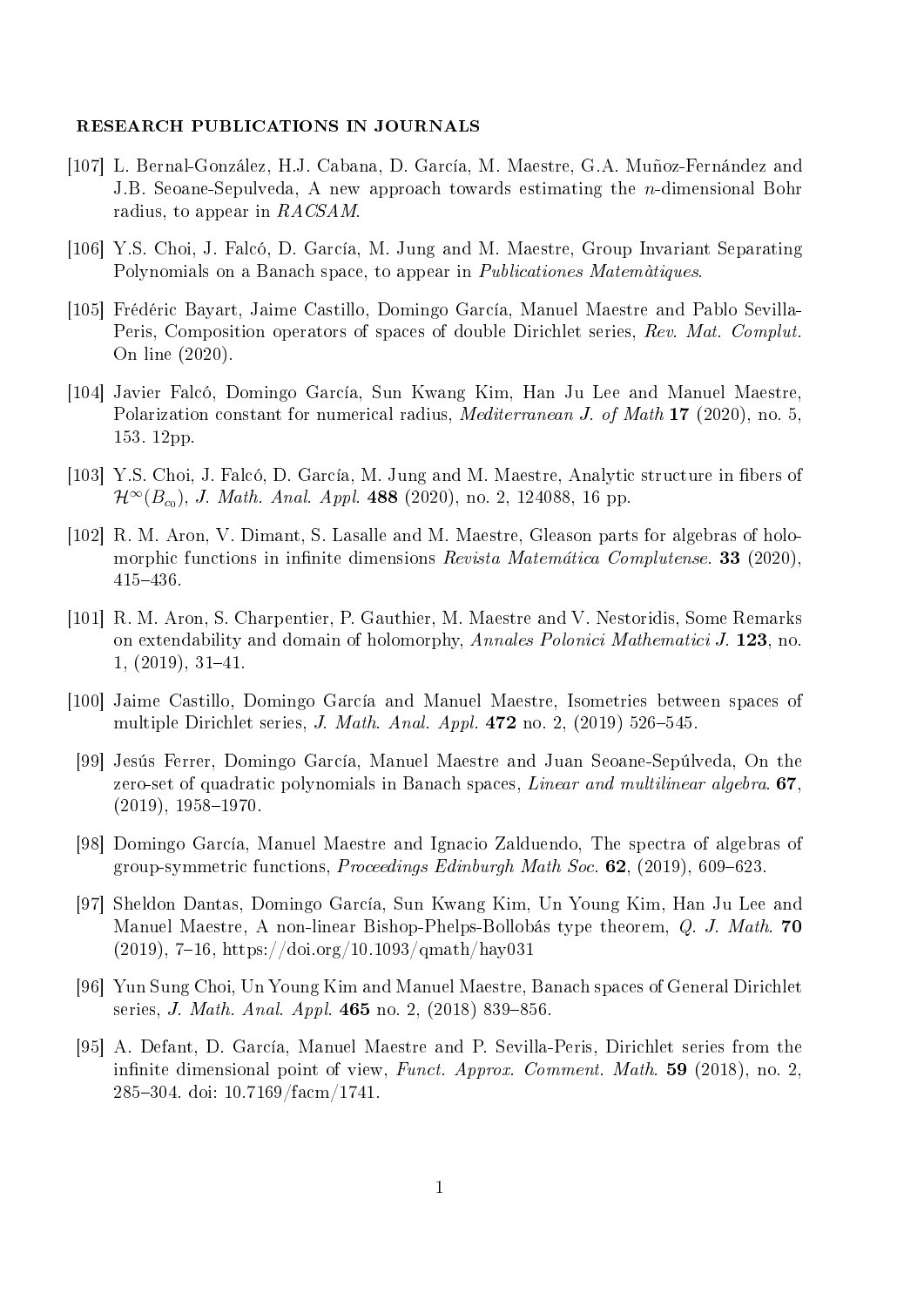- [94] Richard M. Aron, Domingo García, Javier Falcó, Manuel Maestre, Algebras of symmetric holomorphic functions of several complex variables, Rev. Mat. Complut. 31, Issue  $3(2018)$  651-672.
- [93] Richard M. Aron, Javier Falcó, Manuel Maestre Separation theorems for group invariant polynomials, *Journal of Geometric Analysis*  $28(1)(2018)$ , 393-404.
- [92] Sheldon Dantas, Domingo García, Manuel Maestre and Miguel Martín, The Bishop-Phelps-Bollobás property for compact operators, Can. J. Math. 70 (1) (2018), 53-73.
- [91] R. Aron, J. Falcó, D. García and M. Maestre, Embedding analytic disks in fibers of spectra, *Studia Mathematica*, **240 (2)** (2018), 101-121.
- [90] Richard M. Aron, F. Bayart, Paul Gauthier, Manuel Maestre and Vassili Nestoridis, Dirichlet approximation and universal Dirichlet series, PAMS, 145 N.10 (2017), 4449-4464.
- [89] Javier Falcó, D. García, M. Maestre and Pilar Rueda, Spaceability in norm attaining sets, *Banach J. Math. Anal.* **11** N. 1 (2017), 90-107.
- [88] Sheldon Dantas, Domingo García, Sun Kwang Kim, Han Ju Lee and Manuel Maestre, On the Bishop-Phelps-Bollobás theorem for multilinear mappings, Linear Algebra and its Applications, 532, 1 (2017), 406-431.
- [87] F. Bayart, A. Defant, L. Frerick, M. Maestre and P. Sevilla-Peris, Multipliers of Dirichlet series and monomial series expansions of holomorphic functions in infinitely many variables, *Math. Annalen*, **837** (2017), 837-876.
- [86] María, Acosta, Domingo García, Sun Kwang Kim, Manuel Maestre, The Bishop-Phelps-Bollobás property for operators from  $c_0$  into some Banach spaces, J. Math. Anal. Appl. 445,  $(2017)$ , 1188-1199. http://dx.doi.org/10.1016/j.jmaa.2016.02.029.
- [85] Domingo García, Manuel Maestre and D. M. Vieira, On the Banach-Stone Theorem for algebras of holomorphic germs,  $RACSAM.$  111, (2017), 223-230. DOI: 10.1007/s13398-016-0289-z.
- [84] D. García, E. Jordá, M. Maestre, A characterization of the Schur property through the disk algebra, J. Math. Anal. Appl. 445, (2017), 1310-1320. doi:10.1016/j.jmaa.2016.01.028
- [83] Richard Aron, Erhan Caliskan, Domingo García and Manuel Maestre, Behavior of entire mappings on p-compact sets in a Banach space, *Trans. Amer. Math. Soc.* 368, N. 7.  $(2016)$ , 4855-4871, http://dx.doi.org/10.1090/tran/6499.
- [82] Richard Aron, Daniel Carando, S. Lassalle and Manuel Maestre, Cluster values of holomorphic functions of bounded type, *Trans. Amer. Math. Soc.* **368, N. 4** (2016), 2355–2369, http://dx.doi.org/10.1090/tran/6407.
- [81] Daniel Carando, Andreas Defant, Domingo García, Manuel Maestre and Pablo Sevilla-Peris, The Dirichlet-Bohr radius, Acta Arithmetica, 171.1 (2015) 23-38.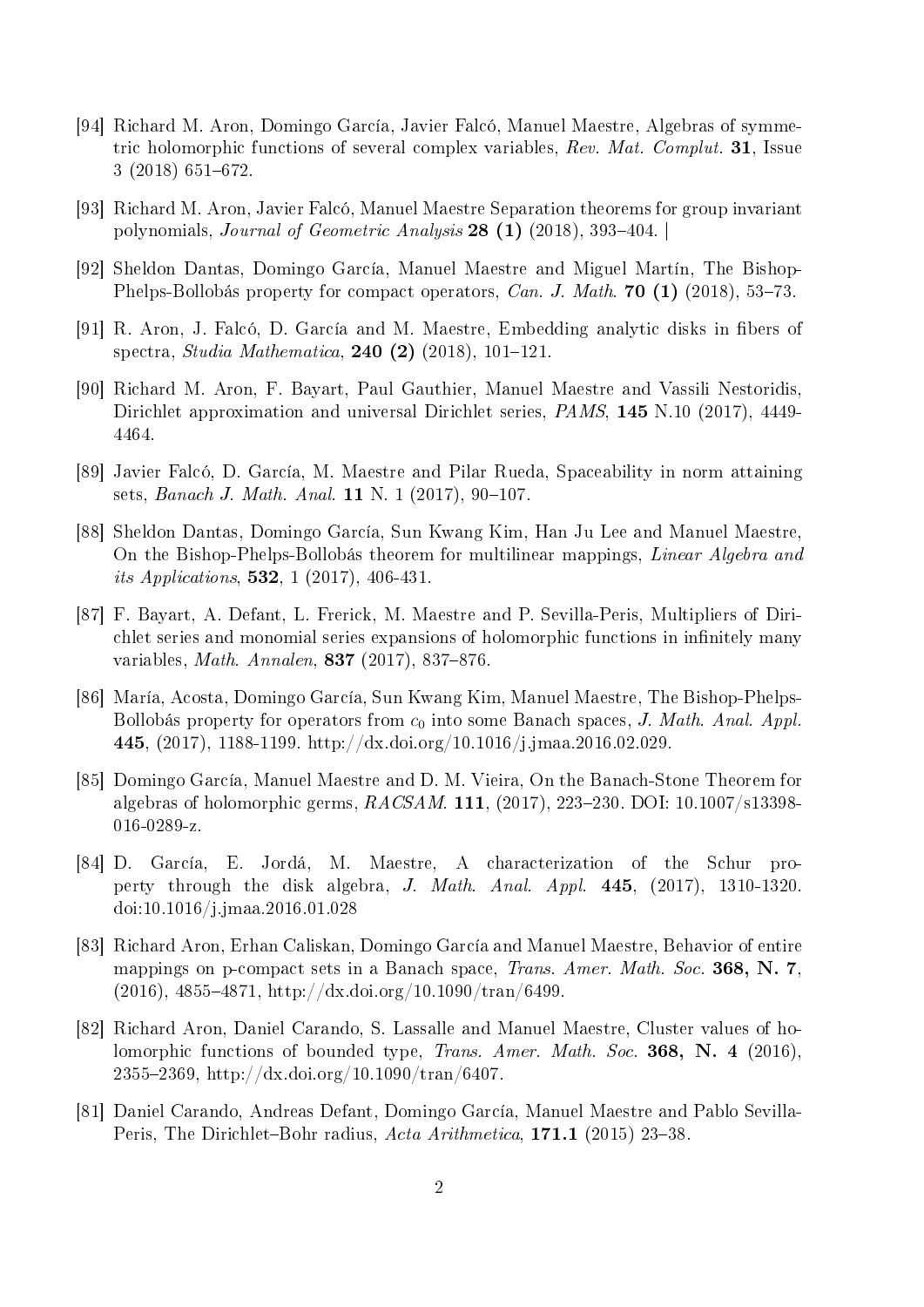- [80] M. Acosta, J. Becerra, Domingo García, S.K. Kim and Manuel Maestre, Bishop-Phelps-Bollobás property and its finite dimensional approach, *RIMS Kyoto Univ.* 51 (2015), 173–190. DOI 10.4171/PRIMS/
- [79] Domingo García and Manuel Maestre, Some non-linear geometrical properties of Banach spaces to appear in Descriptive Topology and Functional Analysis, Springer (Proceedings in Mathematics and Statistics) PROMS series, (2014).
- [78] Verónica Dimant, Domingo García, Manuel Maestre and Pablo Sevilla-Peris, Homomorphisms between algebras of holomorphic functions, *Abstract and Applied Analysis*. 2014, Article ID 612304, (2014) 12 pages, http://dx.doi.org/10.1155/2014/612304.
- [77] M.D. Acosta, J. Becerra, S.Y. Choi, Domingo García, S.K. Kim, H.J. Lee and Manuel Maestre, The Bishop-Phelps-Bollobás property for bilinear forms and polynomials, J. Math. Soc. Japan  $66$ ,  $(2014)$  957-979.
- [76] Javier Falcó, Domingo García, Manuel Maestre and Pilar Rueda, Norm attaining Arens extensions on  $\ell_1$ , Abstract and Applied Analysis. 2014, Article ID 315641, 10 pages. (2014) http://dx.doi.org/10.1155/2014/315641.
- [75] M. Acosta, J. Becerra, Domingo García, S.K. Kim and Manuel Maestre, Bishop-Phelps-Bollobás property for certain subspaces of operators, J. Math. Anal. and Appl. 414  $(2014)$  532-545. http://dx.doi.org/10.1016/j.jmaa.2013.12.056.
- [74] Y.S. Choi, Domingo García, S.K. Kim and Manuel Maestre, Some geometric properties on disk algebra, J. Math. Anal. and Appl. 409 (2014), 147–157. http://dx.doi.org/10.1016/j.jmaa.2013.07.002.
- [73] Domingo García, H.J. Lee and Manuel Maestre, The Bishop-Phelps-Bollobás property for hermitian forms on Hilbert spaces, *Quart. J. Math.* **65** (2014), 201–209; doi:10.1093/qmath/hat004.
- [72] B. Grecu, Domingo García, Manuel Maestre, M. Martín and J. Merí, Polynomial numerical indices of  $C(K)$  and  $L_1(\mu)$ , Proc. Amer. Math. Soc. 142, Number 4, (2014), 12291235, S 0002-9939(2013)11850-2.
- [71] M.D. Acosta, J. Becerra, D. García and Manuel Maestre, The Bishop-Phelps-Bollobás Theorem for bilinear forms, *Trans. Amer. Math. Soc.* **365** (2013) no. 11, 5911-5932. DOI: http://dx.doi.org/10.1090/S0002-9947-2013-05881-3.
- [70] A. Defant, M. Maestre and U. Schwarting, Bohr radii of vector valued holomorphic functions, Adv. Math. 231 (2012), no. 5, 2837–2857. DOI: 10.1016/j.aim.2012.07.016
- [69] D. García, M. Maestre and I.M. Zalduendo, Algebras of functions with prescribed radii of boundedness and the spectra of  $\mathcal{H}(U)$ , Ann. Acad. Sci. Fenn. Math. 37 (2012), 445-460.
- [68] R. Aron, D. Carando, T. Gamelin, S. Lassalle and M. Maestre, Cluster values of analytic functions on a Banach space, *Math. Annalen*, 2012, **353 n.2**, (2012) 293-303; DOI 10.1007/s00208-011-0681-0.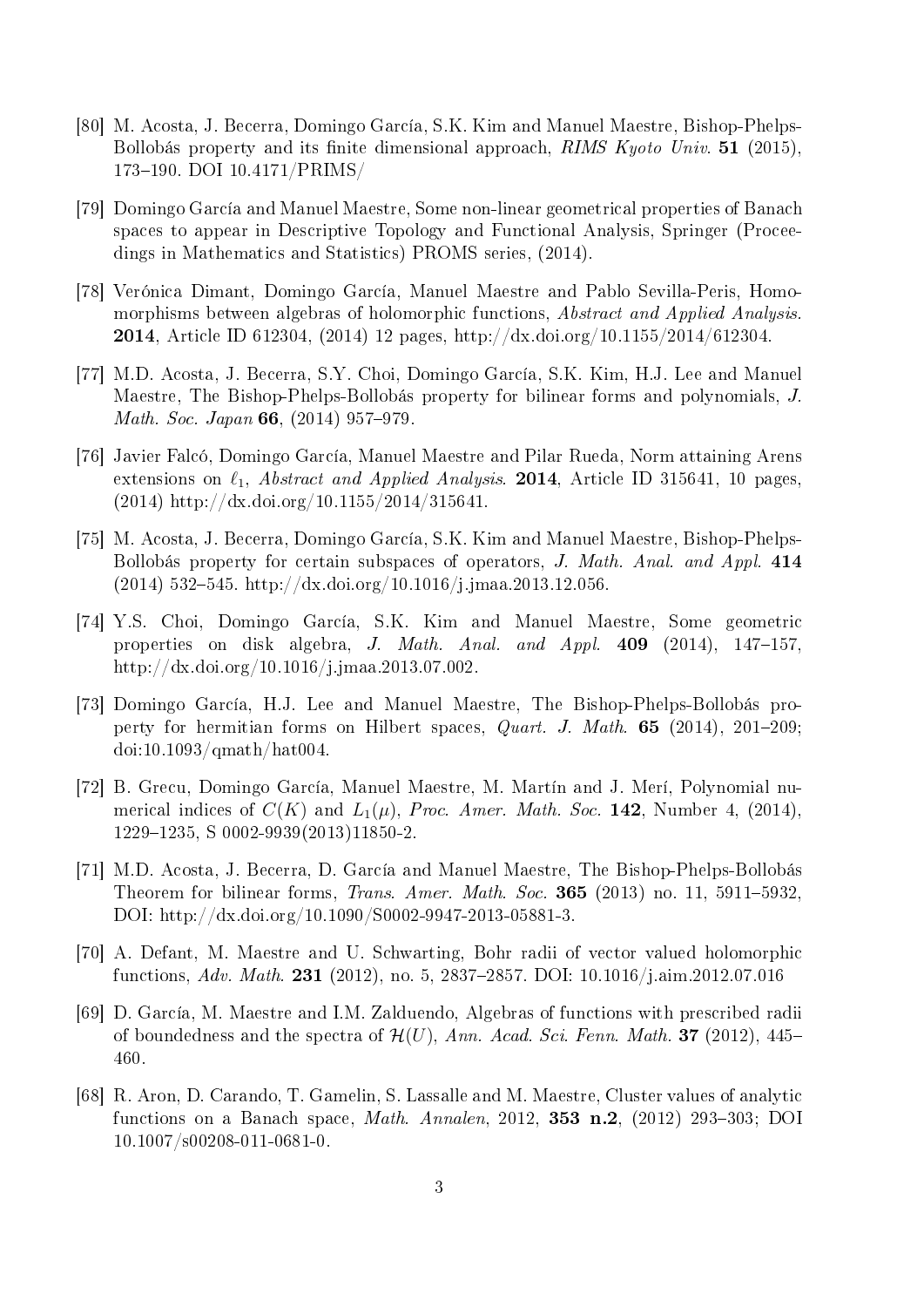- [67] D. Carando, D. García, M. Maestre and P. Sevilla, On the spectra of algebras of analytic functions, *Contemporary Mathematics*  $561$  (2012) 165–198, doi:10.1090/conm/561/11114.
- [66] A. Defant, D. García, M. Maestre M. Maestre and P. Sevilla-Peris, Bohr's strips for Dirichlet series in Banach spaces, Functiones et Approximatio 44.2 (2011), 165-189.
- [65] R.M. Aron, Y.S. Choi, D. García and M. Maestre, The Bishop-Phelps-Bollobás theorem for  $\mathcal{L}(L_1(\mu), L_\infty[0, 1])$ , Advances of Math., 228 (2011), 617-628, doi:10.1016/j.aim.2011.05.23
- [64] M.D. Acosta, J. Alaminos, D. García and M. Maestre, A variational approach to norm attainment of some operators and polynomials, Acta Math. Sin.  $26$ ,  $(12)$ ,  $(2010)$ ,  $2259$ -2268, DOI: 10.1007/s10114-010-8638-x.
- [63] R.M. Aron, M. Maestre and P. Rueda, p-Compact holomorphic mappings, RACSAM 104 (2), (2010), 353-364, DOI:10.5052/RACSAM.2010.22.
- [62] A. Defant, D. García and M. Maestre, New strips of convergence for Dirichlet series, Publicacions Matemàtiques  $54$ , (2010), 369-388.
- [61] D. García, B. Grecu, M. Maestre and J. Seoane, Infinite dimensional Banach spaces of functions with nonlinear properties, *Math. Nachrichten* 283, No. 5,  $(2010)$  712 – 720, DOI 10.1002/mana.200610833
- [60] D. García, O. Kalenda and M. Maestre, Envelopes of open sets and extending holomorphic functions on dual Banach spaces, J. Math. Anal and Appl. 363 (2010) 663-678, doi:10.1016/j.jmaa.2009.09.051
- [59] D. Carando, D. García, M. Maestre and P. Sevilla-Peris, A Riemann manifold structure on the spectra of algebras of weighted holomorphic functions, Topology 48 (2009), 54-65; doi:10.1016/j.top.2009.11.003.
- [58] R. Aron, D. García and M. Maestre, Construction of weakly dense, norm divergent sequences, *J. of Convex Analysis* **16** (2009), No. 3, 667–672.
- [57] A. Defant, M. Maestre and C. Prengel, Domains of convergence for monomial expansions of holomorphic functions in infinitely many variables,  $634$  J. reine angew. Math. (Crelle's Journal) (2009) 13-49; doi:10.1515/CRELLE.2009.
- [56] D. García, B. Grecu, M. Maestre, M. Martin and J. Merí, Two-dimensional Banach spaces with Polynomial numerical index zero, Linear Algebra Appl. 430 (2009), 2488- 2500; doi:10.1016/j.laa.2008.12.020.
- [55] D. García, B. Grecu and M. Maestre, Geometry in preduals of spaces of 2-homogeneous polynomials on Hilbert spaces, Monatshefte für Mathematik; 157 (2009), 55-67; doi: 10.1007/s00605-008-0017-7.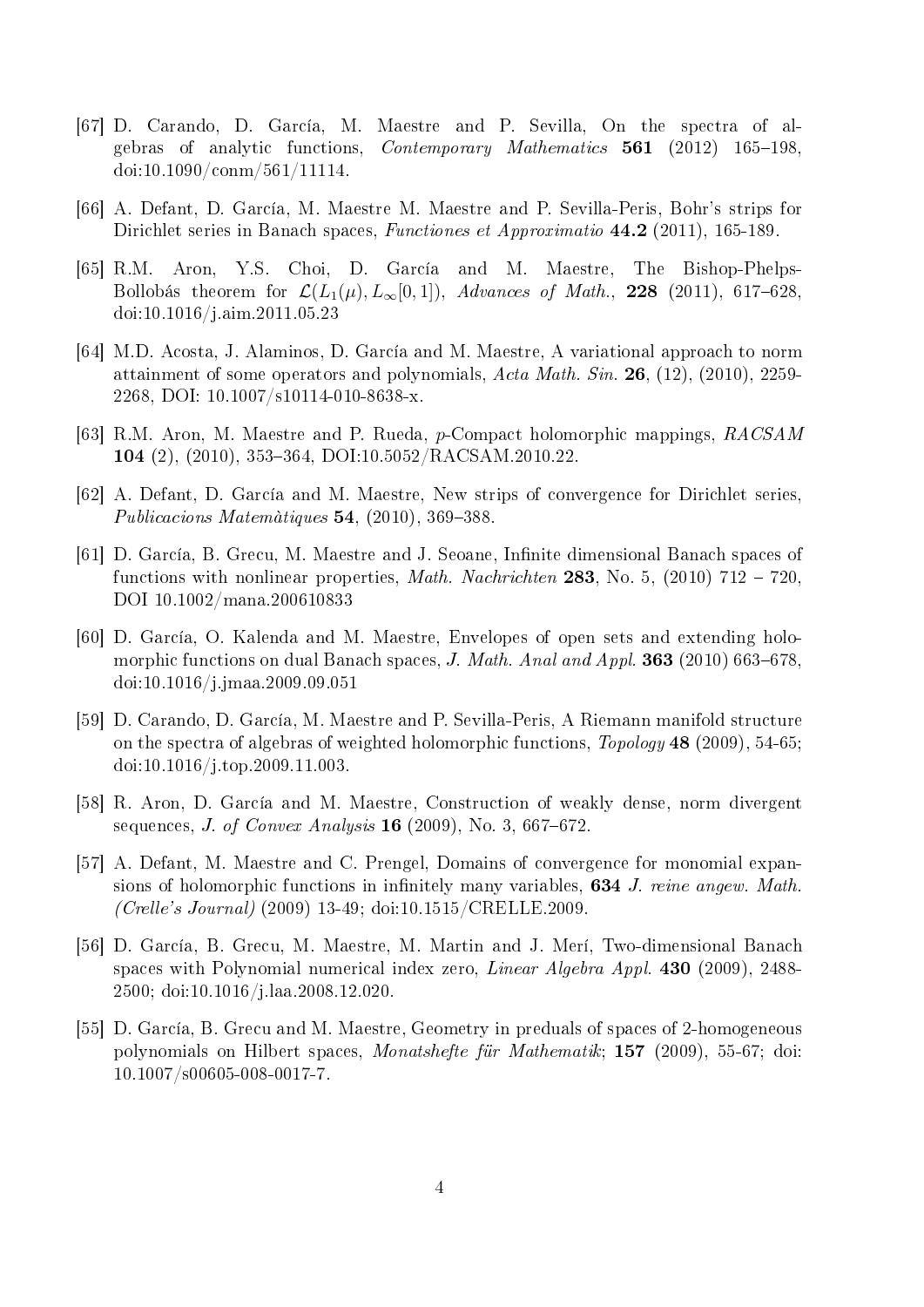- [54] J. Gil, A. A. San Blas, C. P. Vicente, B. Gimeno, M. Bressan, V. E. Boria, G. Conciauro and M. Maestre, Full-Wave Analysis and Design of Dielectric-Loaded Waveguide Filters using a State-Space Integral-Equation Method, IEEE Transactions on Microwave Theory and Techniques, 57 (2009) 101-120.
- [53] Y. S. Choi, D. García, M. Maestre and M. Martín, The polynomical numerical index for some complex vector-valued function spaces, The Quarterly Journal of Mathematics 59 (2008), 455-474; doi:10.1093/qmath/ham054.
- [52] Y. S. Choi, D. García, S. G. Kim and M. Maestre, Composition, numerical range and Aron-Berner extension, Math. Scand. 103 (2008) 97-110.
- [51] A. Defant, D. García, M. Maestre and D. Pérez García, Bohr's strip for vector valued Dirichlet series, Mathematische Annalen 342 (2008) 533-555; doi:10.1007/s00208-008- 0246-z.
- [50] A. Defant, M. Maestre and C. Prengel, The Aritmetic Bohr radius, The Quarterly Journal of Mathematics Quart. J. Math. 59 (2008), 189-205; doi:10.1093/qmath/ham028.
- [49] M.D. Acosta, R. Aron, D. García and M. Maestre, Bishop-Phelps-Bollobás Theorem for operators, Journal Functional Analysis. 254 (2008), 2780-2799.
- [48] A. Defant, D. García, M. Maestre and D. Pérez-García, Extension of multilinear forms and polynomials from subspaces of  $\mathcal{L}_1$ -spaces, Houston J. Math. 33 (2007), 839-860.
- [47] Y. S. Choi, D. García, M. Maestre and M. Martín, The Daugavet equation for polynomials, Studia Mathematica 178 (2007), 63-84 .
- [46] M.D. Acosta, D. García and M. Maestre, A multilinear Lindenstrauss theorem, Journal of Functional Analysis 235 (2006), 122-136.
- [45] Y. S. Choi, D. García, S. G. Kim and M. Maestre, The polynomial numerical index of a Banach space, Proc. Edinb. Math. Soc. 49 (2006) 32-52.
- [44] R. Aron, L. Downey, M. Maestre, Zero sets and linear dependence of multilinear forms, Note di Mat 25 (2005/2006), 49-54.
- [43] D. García, M. Maestre, P. Sevilla-Peris, Weakly compact composition operators between weighted spaces, *Note di Mat* 25 (2005/2006), 205-220.
- [42] D. Carando, G. García, M. Maestre, Homomorphisms and composition operators on algebras of analytic functions of bounded type, Advances in Mathematics 197 (2005), 607-629.
- [41] M. Acosta, J. Alaminos, D. García and M. Maestre, On holomorphic mappings attaining their norms, *J. Math. Ann. Appl.* 297  $(2004)$ , 625–644.
- [40] Y. S. Choi, D. García, S. G. Kim and M. Maestre, Norm or mumerical radius attaining polynomials on  $C(K)$ , J. Math. Ann. and Appl. 295 (2004) 80–96.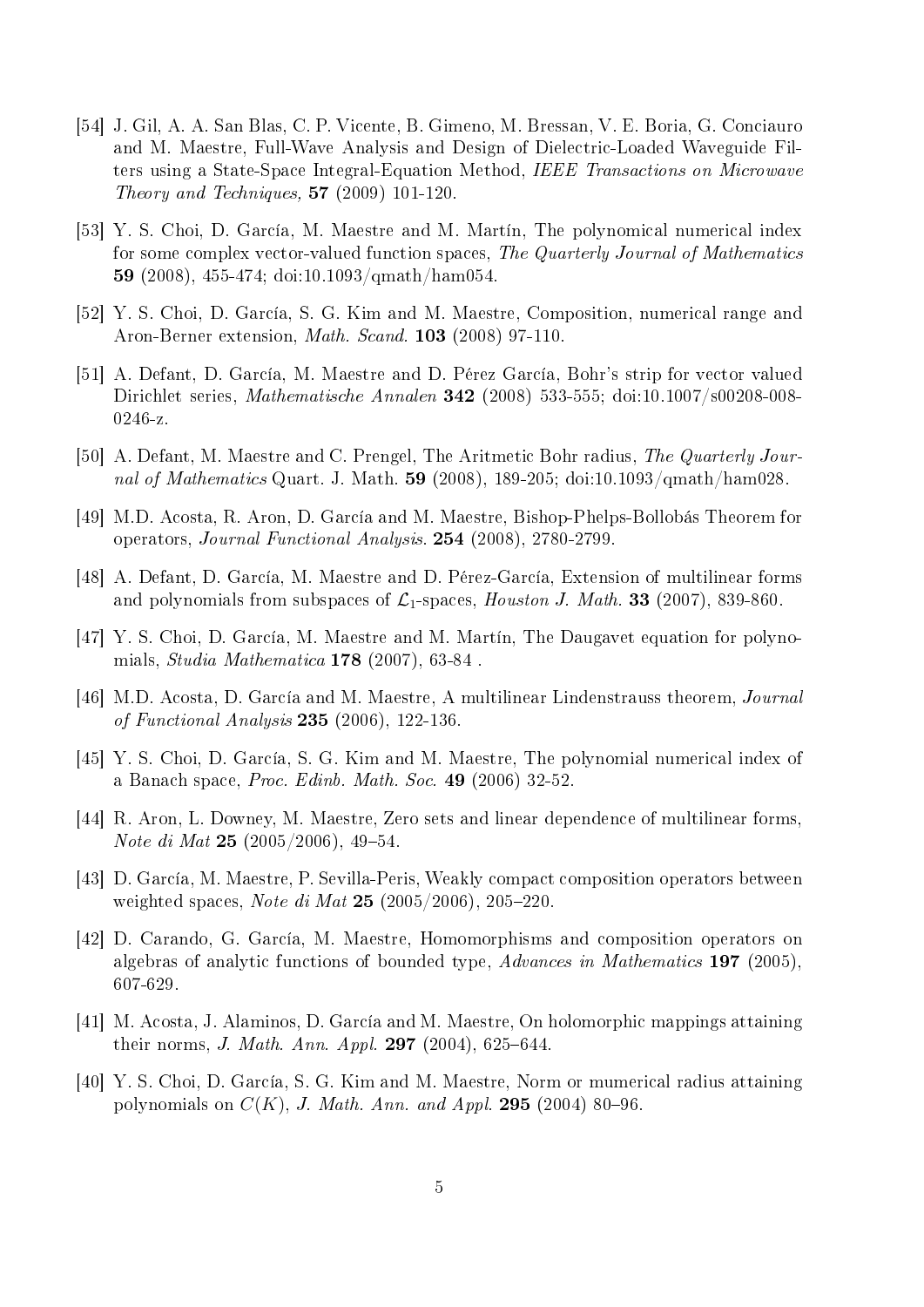- [39] A. Defant, D. García, M. Maestre, Asymptotic estimates for the first and second Bohr radius of Reinhardt domains, J. Approx. Theory 128 (2004), 53-68.
- [38] D. García, M. Maestre, P. Sevilla-Peris, Composition operators betweeen spaces of holomorphic functions on Banach spaces, Ann. Acad, Sci. Fenn. Math. 29 (2004), 81-98.
- [37] A. Defant, D. García, M. Maestre, Maximum moduli of unimodular polynomials, J. Korean Math. Soc. 41 (2004), 209-230.
- [36] V. Dimant, P. Galindo, M. Maestre and I. Zalduendo, Integral holomorphic functions, Studia Math. 160 (2004), 83-99.
- [35] R. Aron and M. Maestre, A connected metric space that is not separably connected, Contemporary Mathematics 328 (2003), 39-42.
- [34] A. Defant, D. García, M. Maestre, Bohr's power series theorem and local Banach space theory, *J. reine angew. Math.* **557** (2003), 173-197.
- [33] R. M. Aron, D. García and M. Maestre, On norm attaining polynomials, Publ. Res. *Inst. Math. Sci.* **39** (2003),  $165-172$ .
- [32] J. Bonet, E. Jordá and M. Maestre, Vector-valued meromorphic functions, Archiv der Math. 79 (2002), 353-359.
- [31] A. Defant, M. Maestre, P. Sevilla-Peris, Cotype 2 estimates for spaces of polynomials on sequence spaces, Israel J. Math. 129 (2002), 291-316.
- [30] A. Defant, J.C. Díaz, D. García and M. Maestre, Existence of unconditional bases in spaces of polynomials and holomorphic functions, Math. Nach. 233-234 (2002), 89-102.
- [29] R. M. Aron, D. García and M. Maestre, Linearity in non-linear problems, Revista Real Acad. Ciencias. Serie A. Matemáticas. 95, no. 1 (2001).
- [28] A. Defant, J.C. Díaz, D. García and M. Maestre, Unconditional basis on Gordon-Lewis constants for spaces of polynomials. Journal of Funct. Anal. 245 (2001), 119-145.
- [27] R. Aron Y.S. Choi, and M. Maestre, Local properties of polynomials on a Banach space, Illinois J. Math., 45 (2001), no. 1, 25-39.
- [26] A. Defant, J.C. Díaz, D. García y M. Maestre, The Pisier-Schütt theorem for spaces of polynomials, Finite or Infinite Dimensional Complex Analysis. Lecture Notes in Pure and App. Series, ed. Kajiwara and Li-Shon, Marcel Dekker, New York, (2000) 55-62.
- [25] D. García, M. Maestre y P. Rueda, Schauder decompositions of weigthed spaces of holomorphic mappings, Finite or Infinite Dimensional Complex Analysis. Lecture Notes in Pure and App. Series, ed. Kajiwara and Li-Shon, Marcel Dekker, New York, (2000) 103-108.
- [24] D. García, L. Lourenço, M. Maestre and L. Moraes, The spectrum of the analytic mapings of bounded type. Journal of Math. Anal. and Appl. 245 (2000), 447-470.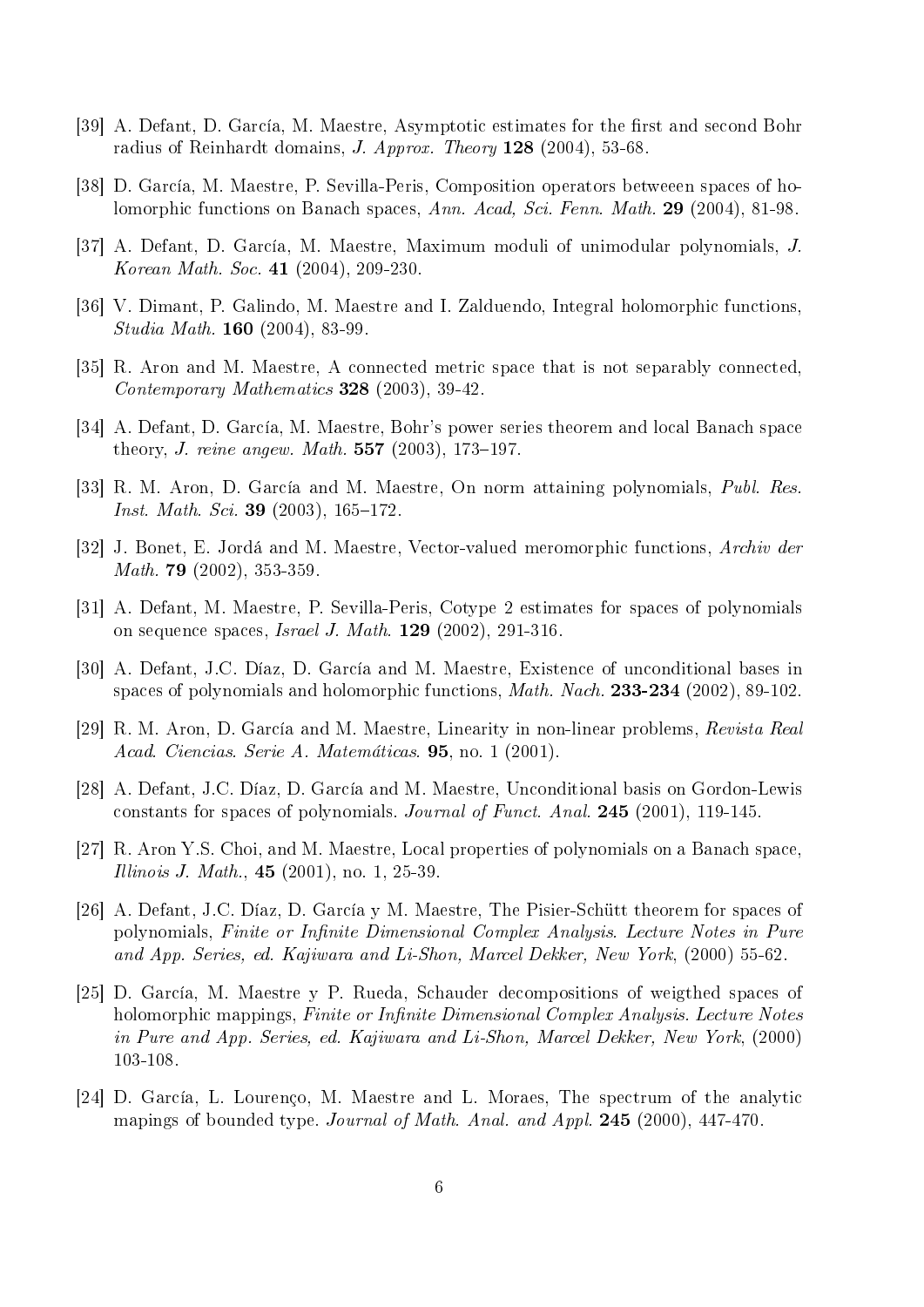- [23] D. García, M. Maestre, P. Rueda, Weighted spaces of holomorphic functions on Banach spaces. Studia Math. 138, 1 (2000), 1-24.
- [22] P. Galindo, M. Maestre, P. Rueda, Biduality in spaces of holomorphic functions, Math. *Scand.* **86** (2000), 5-16.
- [21] P. Galindo, M. Maestre, P. Rueda, R-Schauder decompositions. Some applications, Extracta Math.13, 3 (1998), 309-313.
- [20] R. M. Aron, P. Galindo, D. García, M. Maestre, Regularity and algebras of analytic functions in infinite dimensions, *Trans. Amer. Math. Soc.* **348**,  $2$  (1996), 543 - 559.
- [19] S. Dineen, P. Galindo, D. García, M. Maestre, Linearization of holomorphic mappings on fully nuclear spaces with a basis, Glasgow Math. J. 36 (1994), 201-208.
- [18] P. Galindo, D. García, M. Maestre, J. Mujica, Extension of multilinear mappings on Banach Spaces, Studia Math. 108 (1994), 55-76.
- [17] A. Defant, M. Maestre, Property (BB) and Holomorphic Functions on Fréchet–Montel Spaces, Math. Proc. Cam. Phil. Soc. 115 (1993), 305-313.
- [16] P. Galindo, D. García, M. Maestre, Entire functions of bounded type on Fréchet spaces, Math. Nach. 161 (1993), 185-198.
- [15] P. Galindo, D. García, M. Maestre, Holomorphic mapping of bounded type, J. Math. Anal. and Appl. **166-1** (1992), 236-246.
- [14] S. Dineen, P. Galindo, D. García, M. Maestre, Linearity and holomorphy on fully nuclear spaces with a basis, C.R. Acad. Sci. Paris 314-I (1992), 715-718.
- [13] P. Galindo, D. García, M. Maestre, Holomorphic mappings of bounded type on (DF) spaces, pp. 135-148 in "*Progress in Functional Analysis*", North-Holland Math. Studies 170 (1992).
- [12] P. Galindo, D. García, M. Maestre, The coincidence of  $\tau_0$  and  $\tau_\omega$  for spaces of holomorphic functions on some Fréchet-Montel spaces, *Proc. of the Royal Irish Acad.* **91A-2** (1991), 137-143.
- [11] P. Galindo, D. García, M. Maestre, A remark on locally determining sequences in infinite dimensional spaces, Note di Mathematica X,2 (1990), 267-272.
- [10] J. Bonet, M. Maestre, A note on the Schwartz space  $\mathcal{B}(\mathbb{R}^n)$  endowed with the strict topology, Archiv der Math. 55 (1990), 293-295.
- [9] J. Bonet, M. Maestre, G. Metafune, V.M. Moscatelli, D. Vogt, Every quojection is the quotient of a countable product of Banach spaces, pp. 355-356 in "Advances in the Theory of Fréchet Spaces", Kluwer Acad. Publishers (1989).
- [8] J. Bonet, P. Galindo, D. García, M. Maestre, Locally bounded sets of holomorphic mappings, *Trans. of the Amer. Math. Soc.* **309-2** (1988), 609-620.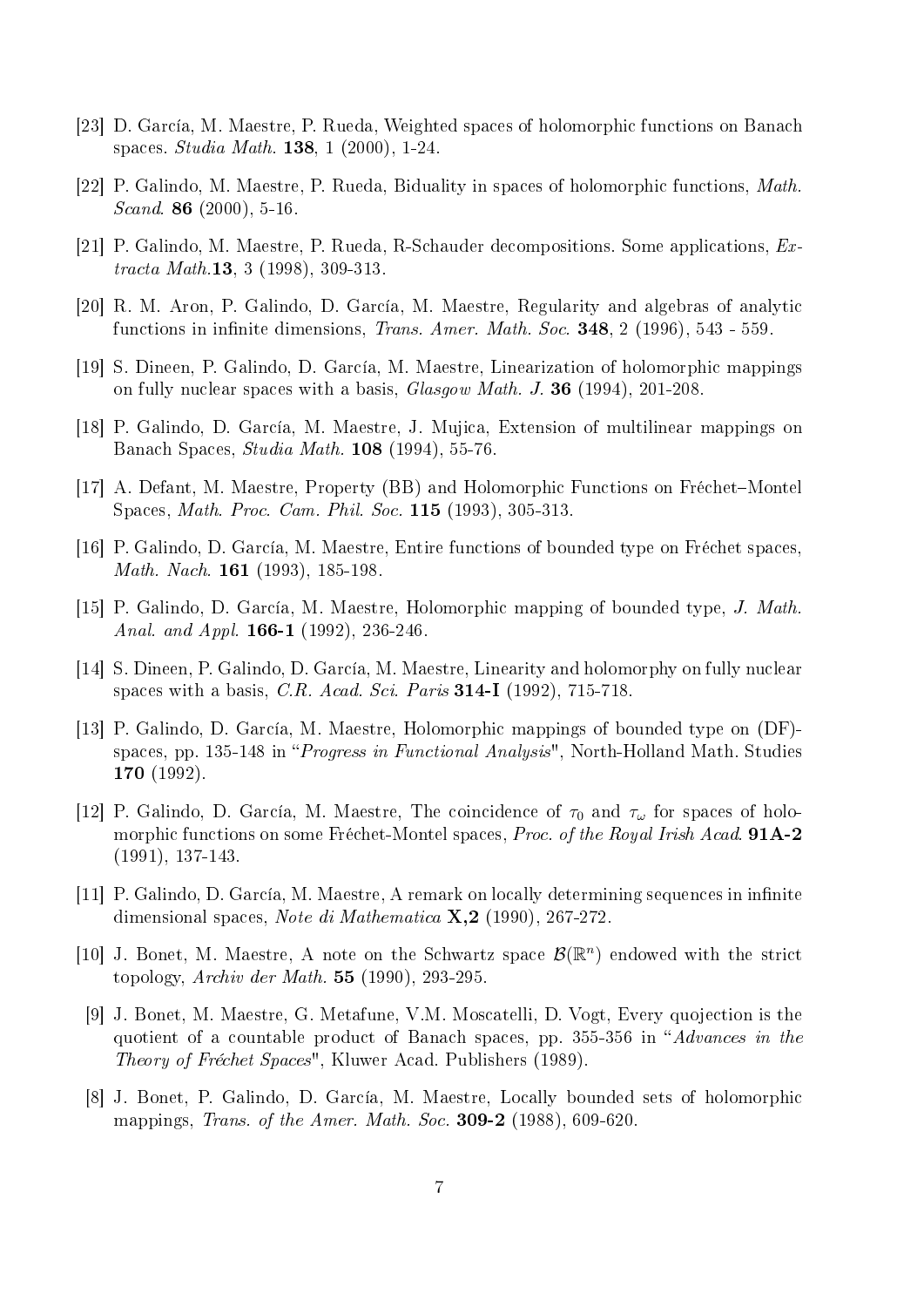- [7] M. Maestre, Products of holomorphically relevant spaces, Portugaliae Math. 44-4 (1987), 341-353.
- [6] P. Galindo, D. García, M. Maestre, Holomorphically ultrabornological spaces and holomorphic inductive limits, *J. Math. Anal. and Appl.* **124-1** (1987), 15-26.
- [5] P. Galindo, M. Maestre, Representación de los espacios  $\mathcal{C}_F^k(V,E)$  y  $\mathcal{D}_F^k(V,E)$ ,  $1 \leq k \leq$ ∞, Real Acad. Cien. Exactas, Físicas y Naturales, de Madrid 81 (1987), 197-201.
- [4] M. Maestre, Representaciones de los espacios  $\mathcal{S}(\Omega,E)$   $\mathcal{O}_M(\Omega,E)$ , Real Acad. Cien. Exactas, Físicas y Naturales de Madrid LXXX-2 (1986), 139-152.
- [3] J. Bonet, M. Maestre, Sobre el espacio  $\mathcal{D}_{+F}(\Omega, E)$ , Real Acad. Cien. Exactas, Físicas y Naturales de Madrid  $\text{LXXX-1}$  (1986), 31-39.
- [2] M. Maestre, Representación de los espacios  $\mathcal{D}_{l_p}(\Omega,E)$   $1 \leq p \leq \infty$ , Collectanea Math. XXXV-3 (1984), 279-296.
- [1] J. Bonet, M. Maestre, Representaciones de los espacios  $\mathcal{B}_0(\Omega, E)$  y  $\mathcal{B}_1(\Omega, E)$ , Real Acad. Cien. Exactas, Físicas y Naturales de Madrid LXXVII-1 (1983), 41-159.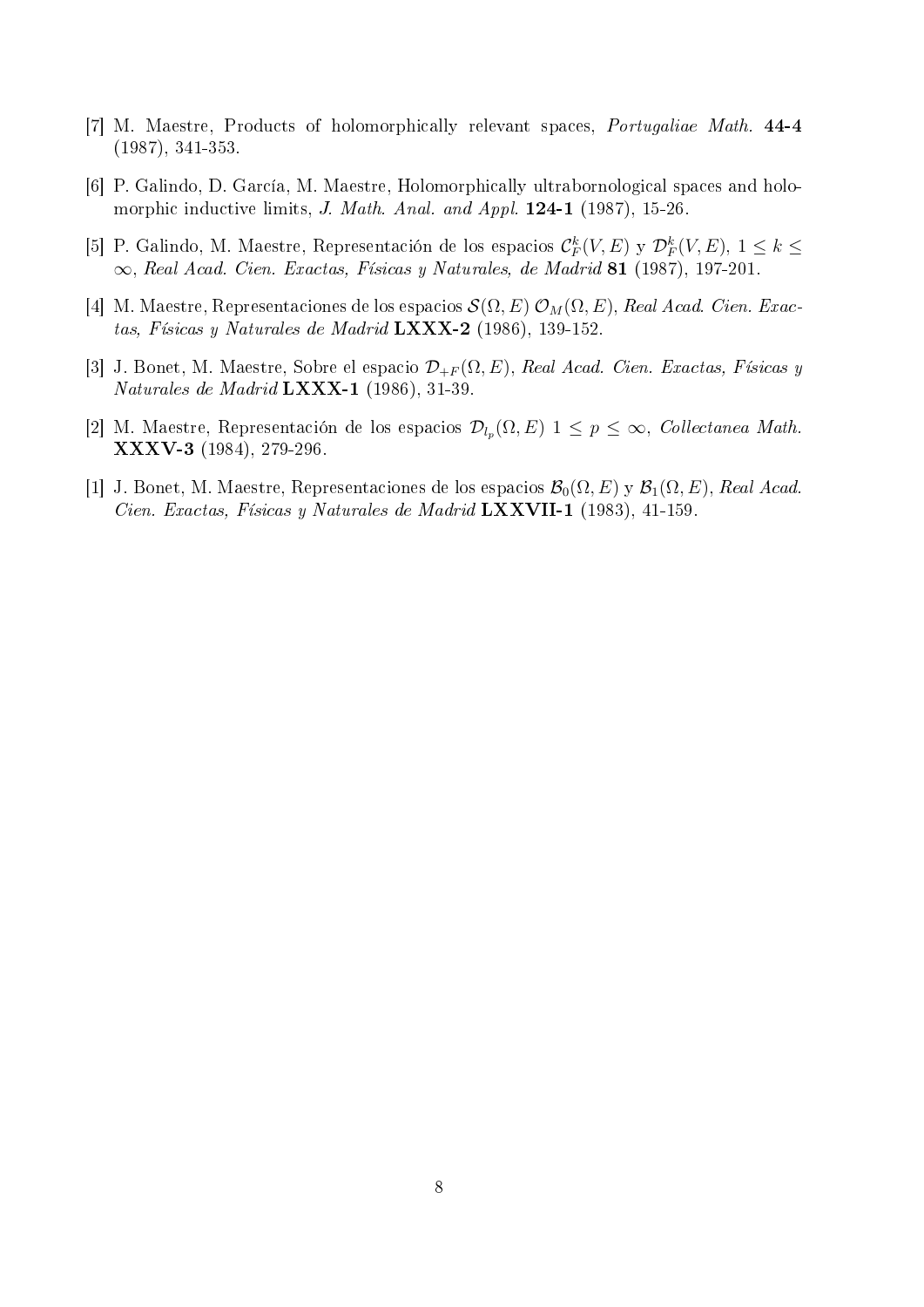## PUBLICATIONS IN PROCEEDINGS OF CONFERENCES.

[ 1] M. Maestre, Ciertos subespacios de  $\mathcal{E}(Q, E)$ . Actas IX Jornadas Matemáticas Hispano Lusas. Vol. 1. Universidad de Salamanca pp. 309-312. (1982).

[2] M. Maestre, Una nota sobre el teorema de la gráfica cerrada. Actas X Jornadas Hispano-Lusas de Matemáticas. Sección III. Universidad de Murcia. pp. 66-70. (1986).

[3] M. Maestre, Estabilidad por productos y clasificación holomorfa. Actas XI Jornadas Hispano-Lusas de Matemáticas, Vol. 1, p. 321-324, Badajoz, 1986.

[4] P. Galindo, D. García y M. Maestre, Teorema de Hartogs y clasificación holomorfa. Actas XI Jornadas Hispano-Lusas de Matemáticas, Vol. 1, p. 210-212, Badajoz, 1986.

[ 5] P. Galindo, D. García y M. Maestre, Linealización de aplicaciones holomorfas de tipo acotado. Actas de las XIII Jornadas Hispano - Lusas de Matemáticas. Univ. de La Laguna (S.C. de Tenerife). 1989.

[ 6] P. Galindo, D. García y M. Maestre, Sucesiones localmente determinantes. Actas de las XIII Jornadas Hispano-Lusas de Matemáticas. Universidad de La Laguna (Sta. Cruz de Tenerife), 1989.

[ 7] P. Galindo, D. García, M. Maestre and J. Mujica, Extension of multilinear mappings to the bidual of a Banach space. Actas del 37° Seminário Brasileiro de Análise, (1993) 311-322. [ 8] D. García, M. Maestre, D.M. Vieira, Theorems of Banach-Stone type for algebras of germs of holomorphic functions on Banach spaces. Actas 59<sup>o</sup> Seminário Brasileiro de Análise. (2004), 236-243.

[ 9] R. M. Aron, D. García, M. Maestre, Weakly dense, norm diverging sequences Proc. of Function Theory on Infinite Dimensional Spaces X, Madrid 2007 (2008), 1-4.

[10] J. Gil, A. A. San Blas, C. P. Vicente, B. Gimeno, M. Bressan, V. E. Boria, G. Conciauro and M. Maestre, Analisi e progetto di filtri in guida con risuonatori dielettrici con il metodo dell'equazione integrale nello spazio degli stati, Proc. XVII RINEM Riunione Nazionale di Elettromagnetismo 2008 Lecce, Italy, pp. 4, September 2008.

## OTHERS PUBLICATIONS

[ 1] D. García, P. Galindo y M. Maestre, Algunos resultados recientes sobre linealización de aplicaciones holomorfas de tipo acotado, Dep. Anal. Mat. Univ. Comp. Madrid  $1, 18, (1990)$ 41-46.

[ 2] D. García, P. Galindo y M. Maestre, Funciones enteras de tipo uniformemente acotado, Dep. Anal. Mat. Univ. Comp. Madrid 1, 21 (1991), 107-114.

[ 3] A. Defant, J. C. Díaz, D. García, y M. Maestre, Bases incondicionales en espacios de polinomios, Publicaciones del Dep. Anal. Mat. Univ. Comp. Madrid, 1, 49 (2001) 39-43.

noindent [ 4] D. Carando, D. García y M. Maestre, Homomorphisms and composition operators on algebras of analytic functions of bounded type, Publicaciones del Departamento de Análisis Matemático de la Universidad Complutense de Madrid,  $1-77$ , (2011) 75-85.